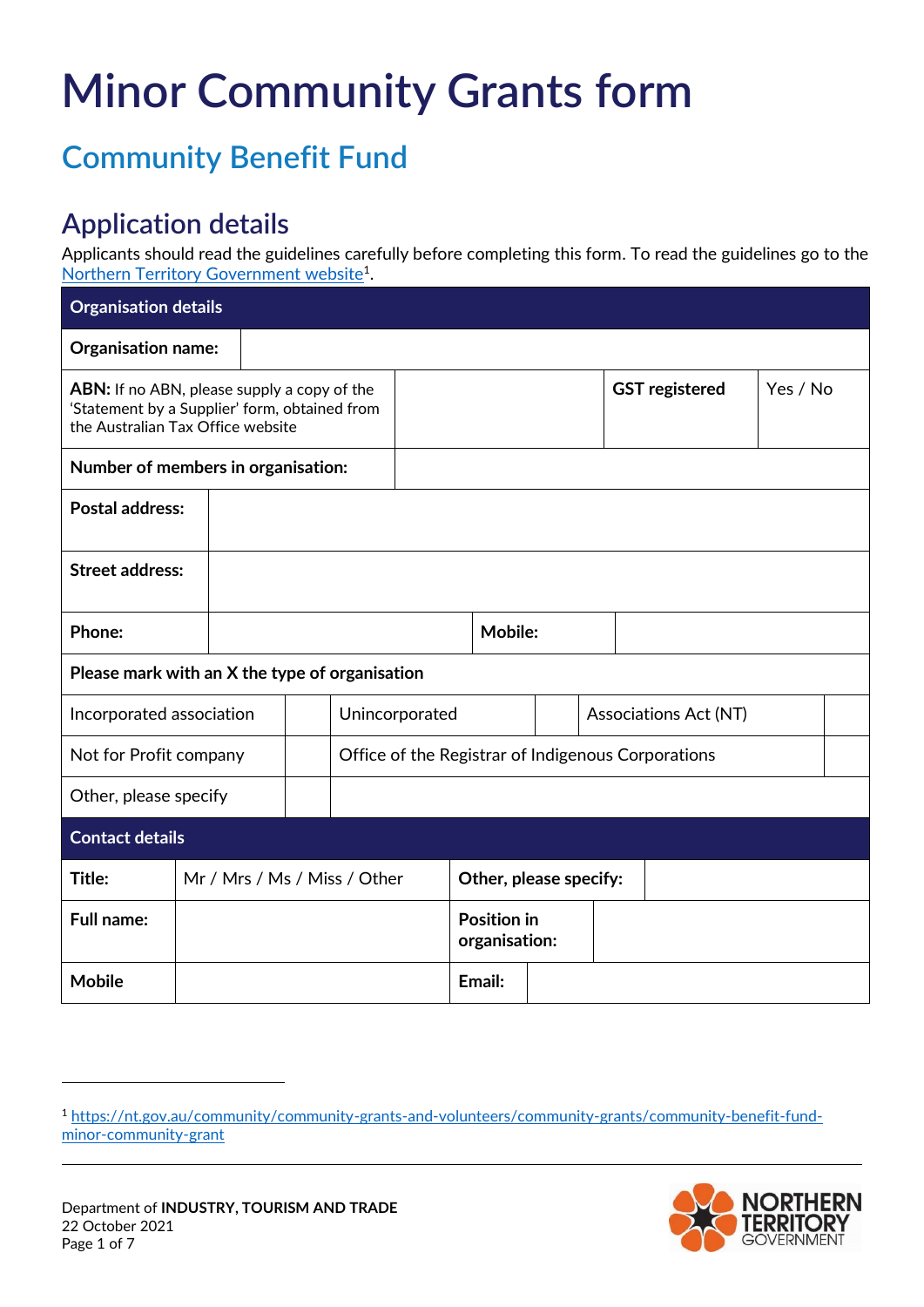| <b>Sponsor details</b>                                                                                                                                                                                                                                                                                     |                                                                                                                                                                    |            |               |                |  |                       |          |  |  |  |
|------------------------------------------------------------------------------------------------------------------------------------------------------------------------------------------------------------------------------------------------------------------------------------------------------------|--------------------------------------------------------------------------------------------------------------------------------------------------------------------|------------|---------------|----------------|--|-----------------------|----------|--|--|--|
| Complete if applicant is not incorporated, refer to grant application guidelines                                                                                                                                                                                                                           |                                                                                                                                                                    |            |               |                |  |                       |          |  |  |  |
| Sponsoring organisation legal name:                                                                                                                                                                                                                                                                        |                                                                                                                                                                    |            |               |                |  |                       |          |  |  |  |
| <b>ABN:</b> If no ABN, please supply a copy of the<br>'Statement by a Supplier' form, obtained from<br>the Australian Tax Office website                                                                                                                                                                   |                                                                                                                                                                    |            |               |                |  | <b>GST</b> registered | Yes / No |  |  |  |
| <b>Postal address:</b>                                                                                                                                                                                                                                                                                     |                                                                                                                                                                    |            |               |                |  |                       |          |  |  |  |
| <b>Street address:</b>                                                                                                                                                                                                                                                                                     |                                                                                                                                                                    |            |               |                |  |                       |          |  |  |  |
| Phone:                                                                                                                                                                                                                                                                                                     |                                                                                                                                                                    |            |               | <b>Mobile:</b> |  |                       |          |  |  |  |
| <b>COVID-19 declaration</b>                                                                                                                                                                                                                                                                                |                                                                                                                                                                    |            |               |                |  |                       |          |  |  |  |
| Applications for funding require organisations to comply with all of the Chief Health Officers (CHO)<br>directions including Direction No 52 relating to mandatory vaccinations. Copies of all CHO directions can<br>be found at Chief Health Officer Directions on the Coronavirus website <sup>2</sup> . |                                                                                                                                                                    |            |               |                |  |                       |          |  |  |  |
|                                                                                                                                                                                                                                                                                                            | I confirm that my organisation is compliant with the Chief Health Officers Directions.                                                                             |            |               |                |  |                       | Yes / No |  |  |  |
| Name:                                                                                                                                                                                                                                                                                                      |                                                                                                                                                                    | Signature: |               | Date:          |  |                       |          |  |  |  |
| <b>Regional location</b>                                                                                                                                                                                                                                                                                   |                                                                                                                                                                    |            |               |                |  |                       |          |  |  |  |
|                                                                                                                                                                                                                                                                                                            | Please indicate with an X the regions in the Territory where your organisation conducts its main<br>activities (you may select more than one region if applicable) |            |               |                |  |                       |          |  |  |  |
| Northern (Darwin and Darwin regional)                                                                                                                                                                                                                                                                      |                                                                                                                                                                    |            |               | <b>Barkly</b>  |  |                       |          |  |  |  |
| Arnhem (incl. Tiwi Islands, Jabiru, Maningrida)                                                                                                                                                                                                                                                            |                                                                                                                                                                    |            |               | Central        |  |                       |          |  |  |  |
| Katherine                                                                                                                                                                                                                                                                                                  |                                                                                                                                                                    |            |               |                |  |                       |          |  |  |  |
| Please indicate with an X which regional location that will benefit from the grant (you may select more<br>than one region if applicable)                                                                                                                                                                  |                                                                                                                                                                    |            |               |                |  |                       |          |  |  |  |
|                                                                                                                                                                                                                                                                                                            | Northern (Darwin and Darwin regional)                                                                                                                              |            | <b>Barkly</b> |                |  |                       |          |  |  |  |
|                                                                                                                                                                                                                                                                                                            | Arnhem (incl. Tiwi Islands, Jabiru, Maningrida)                                                                                                                    |            |               | Central        |  |                       |          |  |  |  |
| Katherine                                                                                                                                                                                                                                                                                                  |                                                                                                                                                                    |            |               |                |  |                       |          |  |  |  |

<sup>2</sup> https://coronavirus.nt.gov.au/chief-health-officer-directions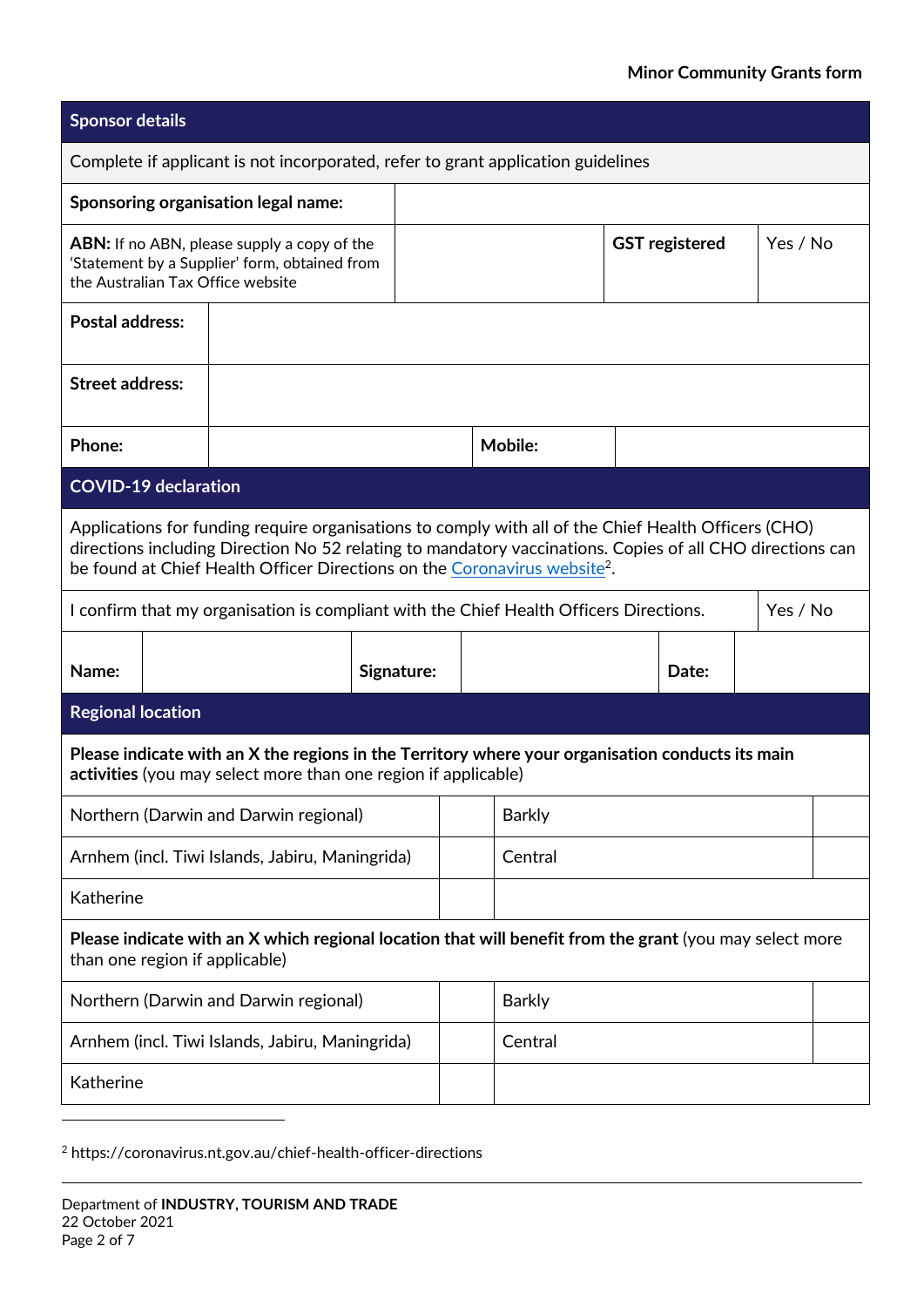| Activities of the applicant organisation                                                                                                                        |                        |               |  |  |  |  |  |
|-----------------------------------------------------------------------------------------------------------------------------------------------------------------|------------------------|---------------|--|--|--|--|--|
| Please briefly describe the activities and services provided by your organisation to the community<br>(if more space is required please attached it separately) |                        |               |  |  |  |  |  |
|                                                                                                                                                                 |                        |               |  |  |  |  |  |
|                                                                                                                                                                 |                        |               |  |  |  |  |  |
|                                                                                                                                                                 |                        |               |  |  |  |  |  |
|                                                                                                                                                                 |                        |               |  |  |  |  |  |
| <b>Other funding</b>                                                                                                                                            |                        |               |  |  |  |  |  |
| Does your organisation currently receive funding from Commonwealth, Territory or local government,<br>or non-government sources? If yes, please specify:        |                        |               |  |  |  |  |  |
| <b>Funding</b>                                                                                                                                                  |                        | <b>Amount</b> |  |  |  |  |  |
|                                                                                                                                                                 |                        |               |  |  |  |  |  |
|                                                                                                                                                                 |                        |               |  |  |  |  |  |
|                                                                                                                                                                 |                        |               |  |  |  |  |  |
| Project description - project 1                                                                                                                                 |                        |               |  |  |  |  |  |
| You may apply for more than one purpose as long as your total request does not exceed the maximum<br>grant allowed.                                             |                        |               |  |  |  |  |  |
| Project 1 title:                                                                                                                                                |                        |               |  |  |  |  |  |
| Grant detail (you may attach additional information to your application is space provided if not sufficient)                                                    |                        |               |  |  |  |  |  |
|                                                                                                                                                                 |                        |               |  |  |  |  |  |
|                                                                                                                                                                 |                        |               |  |  |  |  |  |
|                                                                                                                                                                 |                        |               |  |  |  |  |  |
|                                                                                                                                                                 |                        |               |  |  |  |  |  |
| Total cost of project: \$                                                                                                                                       | CBF grant required: \$ |               |  |  |  |  |  |
| If your organisation is GST registered, please use GST exclusive figures. If your organisation is not GST<br>registered, please use GST inclusive figures.      |                        |               |  |  |  |  |  |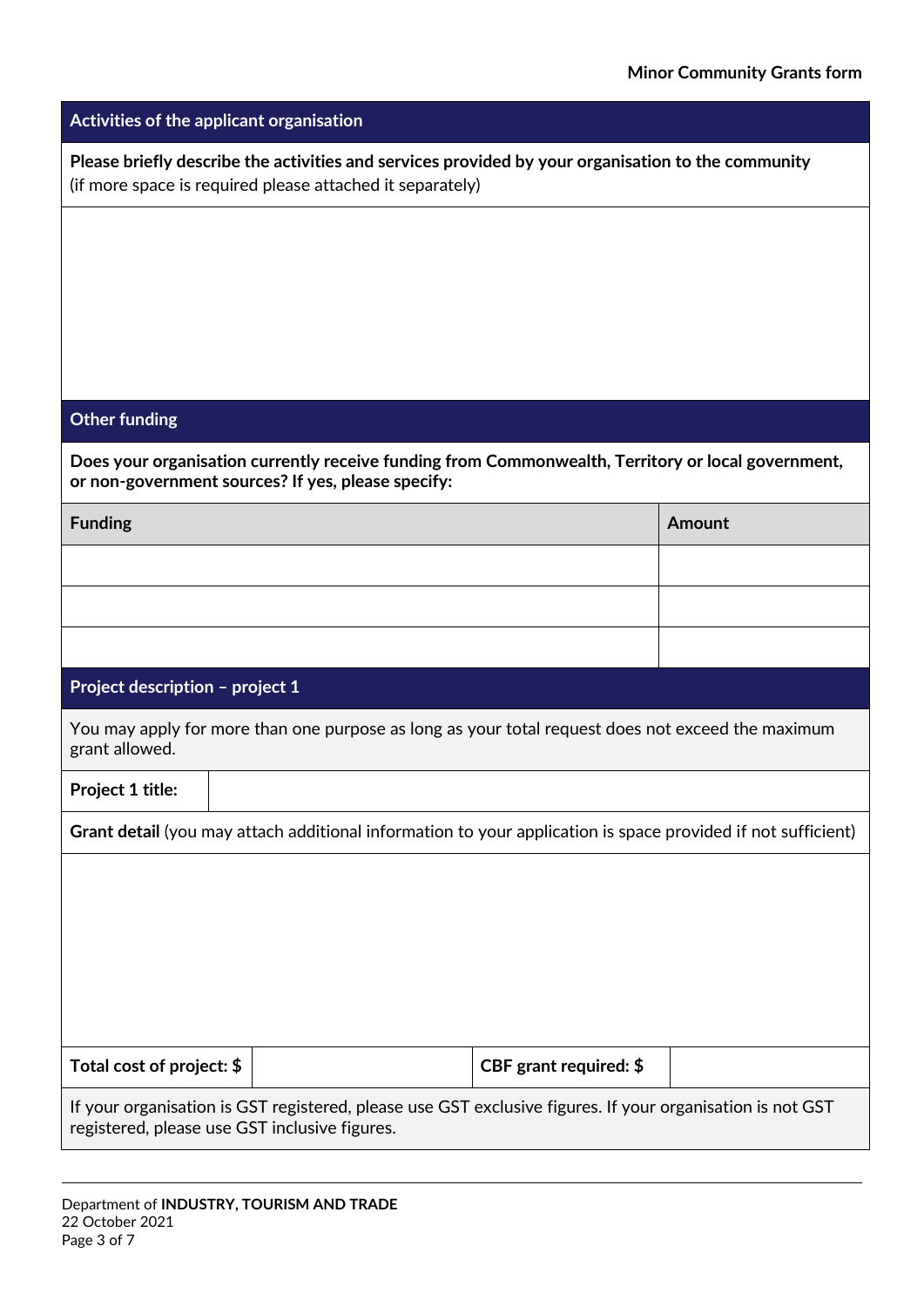## **Minor Community Grants form**

| <b>Estimated start date:</b>                                                                                                                               |          |  | <b>Estimated date of completion:</b> |  |              |                     |  |
|------------------------------------------------------------------------------------------------------------------------------------------------------------|----------|--|--------------------------------------|--|--------------|---------------------|--|
| Please briefly describe how the community will benefit from this grant                                                                                     |          |  |                                      |  |              |                     |  |
|                                                                                                                                                            |          |  |                                      |  |              |                     |  |
|                                                                                                                                                            |          |  |                                      |  |              |                     |  |
|                                                                                                                                                            |          |  |                                      |  |              |                     |  |
|                                                                                                                                                            |          |  |                                      |  |              |                     |  |
|                                                                                                                                                            |          |  |                                      |  |              |                     |  |
| If for capital works, who owns the building / land?                                                                                                        |          |  |                                      |  |              |                     |  |
| Lease expiry date:                                                                                                                                         |          |  |                                      |  |              |                     |  |
| Please indicate with an X the target group for your project (you may tick more than one)                                                                   |          |  |                                      |  |              |                     |  |
| Indigenous people                                                                                                                                          | Carers   |  | <b>Families</b>                      |  |              | Community - general |  |
| Isolated people                                                                                                                                            | Children |  | Men                                  |  | disabilities | People with         |  |
| Older people                                                                                                                                               | Women    |  | Young people                         |  |              | Unemployed people   |  |
| Families in crisis situations                                                                                                                              |          |  | Members of ethnic communities        |  |              |                     |  |
| Project description - project 2 (if applicable)                                                                                                            |          |  |                                      |  |              |                     |  |
| Project 2 title:                                                                                                                                           |          |  |                                      |  |              |                     |  |
| Grant detail (you may attach additional information to your application is space provided is not sufficient)                                               |          |  |                                      |  |              |                     |  |
|                                                                                                                                                            |          |  |                                      |  |              |                     |  |
|                                                                                                                                                            |          |  |                                      |  |              |                     |  |
|                                                                                                                                                            |          |  |                                      |  |              |                     |  |
|                                                                                                                                                            |          |  |                                      |  |              |                     |  |
|                                                                                                                                                            |          |  |                                      |  |              |                     |  |
| Total cost of project: \$                                                                                                                                  |          |  | CBF grant required: \$               |  |              |                     |  |
| If your organisation is GST registered, please use GST exclusive figures. If your organisation is not GST<br>registered, please use GST inclusive figures. |          |  |                                      |  |              |                     |  |
| <b>Estimated start date:</b>                                                                                                                               |          |  | <b>Estimated date of completion:</b> |  |              |                     |  |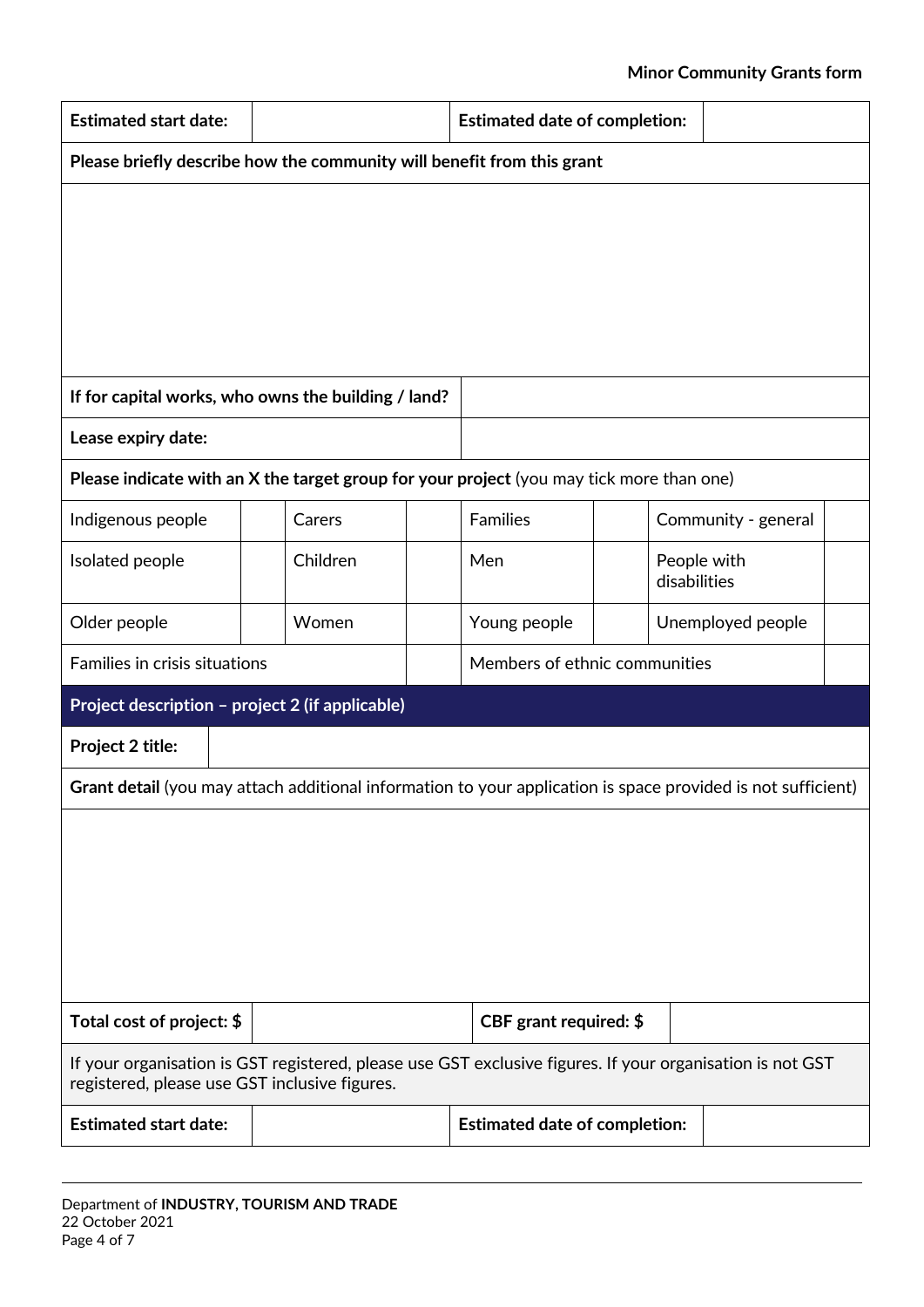| Please briefly describe how the community will benefit from this grant                                                                                     |          |  |                               |               |                             |                       |  |
|------------------------------------------------------------------------------------------------------------------------------------------------------------|----------|--|-------------------------------|---------------|-----------------------------|-----------------------|--|
|                                                                                                                                                            |          |  |                               |               |                             |                       |  |
|                                                                                                                                                            |          |  |                               |               |                             |                       |  |
|                                                                                                                                                            |          |  |                               |               |                             |                       |  |
| If for capital works, who owns the building / land?                                                                                                        |          |  |                               |               |                             |                       |  |
| Lease expiry date:                                                                                                                                         |          |  |                               |               |                             |                       |  |
| Please indicate with an X the target group for your project (you may tick more than one)                                                                   |          |  |                               |               |                             |                       |  |
| Indigenous people                                                                                                                                          | Carers   |  | <b>Families</b>               |               |                             | Community - general   |  |
| Isolated people                                                                                                                                            | Children |  | Men                           |               | People with<br>disabilities |                       |  |
| Older people                                                                                                                                               | Women    |  | Young people                  |               | Unemployed people           |                       |  |
| <b>Families in crisis situations</b>                                                                                                                       |          |  | Members of ethnic communities |               |                             |                       |  |
| <b>Grant request</b>                                                                                                                                       |          |  |                               |               |                             |                       |  |
| A detailed budget breakdown for each project may be attached to this form where applicable - list in<br>priority of funding                                |          |  |                               |               |                             |                       |  |
| <b>Project name</b>                                                                                                                                        |          |  |                               | CBF grant $$$ |                             | <b>Quote attached</b> |  |
|                                                                                                                                                            |          |  |                               | Yes / No      |                             |                       |  |
|                                                                                                                                                            |          |  | Yes / No                      |               |                             |                       |  |
|                                                                                                                                                            |          |  |                               |               |                             | Yes / No              |  |
| Total Minor Community Grant sought \$                                                                                                                      |          |  |                               |               |                             |                       |  |
| If your organisation is GST registered, please use GST exclusive figures. If your organisation is not GST<br>registered, please use GST inclusive figures. |          |  |                               |               |                             |                       |  |
| If full funding is not available would you like your application considered?<br>Yes / No                                                                   |          |  |                               |               |                             |                       |  |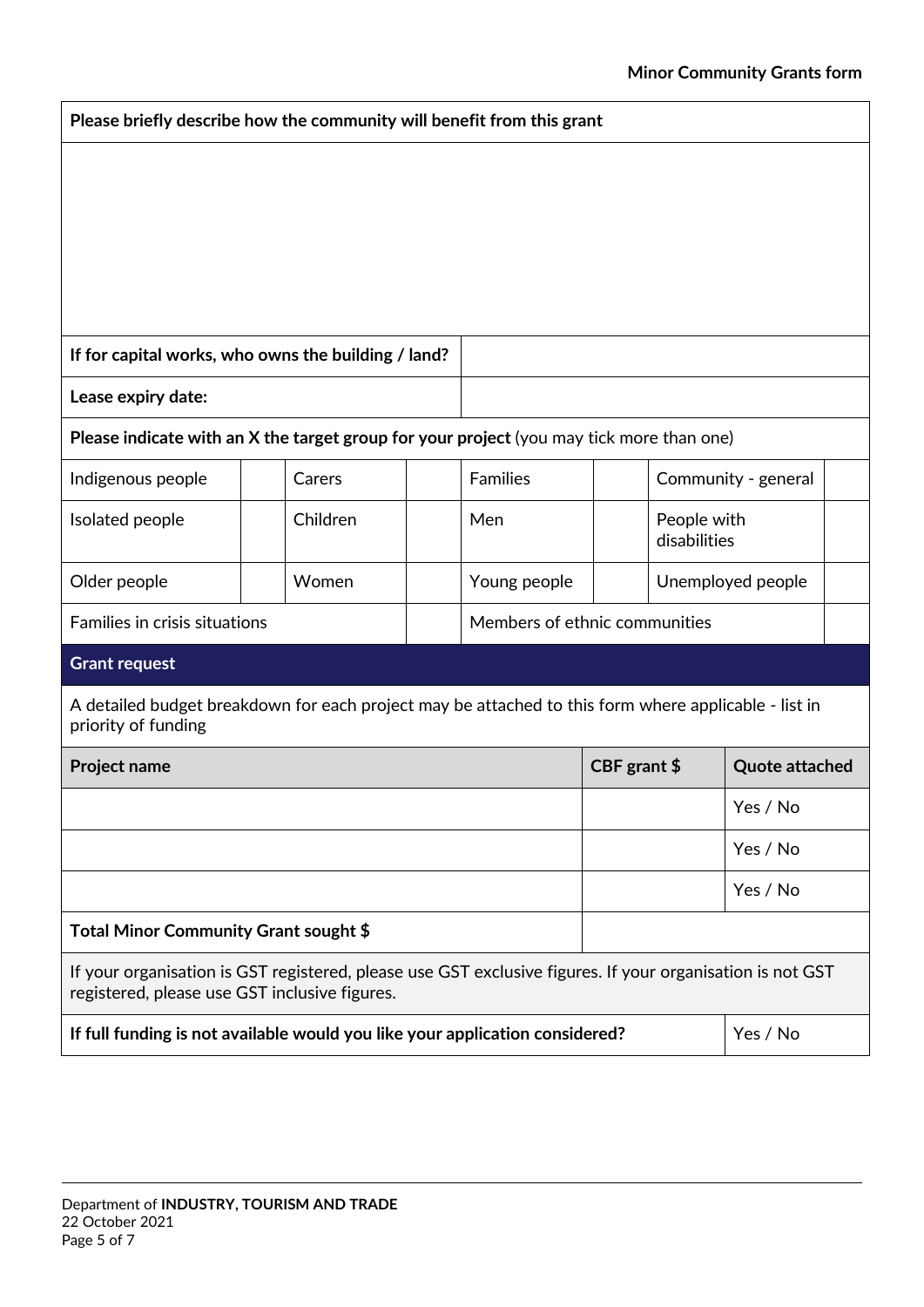| The committee prefer to see quotes from the Northern Territory, if you are unable to obtain Northern<br>Territory quotes please explain why? |                                                                                                                                                                                    |                                     |       |  |          |  |  |  |
|----------------------------------------------------------------------------------------------------------------------------------------------|------------------------------------------------------------------------------------------------------------------------------------------------------------------------------------|-------------------------------------|-------|--|----------|--|--|--|
|                                                                                                                                              |                                                                                                                                                                                    |                                     |       |  |          |  |  |  |
|                                                                                                                                              |                                                                                                                                                                                    |                                     |       |  |          |  |  |  |
|                                                                                                                                              |                                                                                                                                                                                    |                                     |       |  |          |  |  |  |
|                                                                                                                                              |                                                                                                                                                                                    |                                     |       |  |          |  |  |  |
|                                                                                                                                              | Have you applied or are you going to apply for any other funding in relation to any of<br>your proposed projects? If yes, please specify below.                                    |                                     |       |  |          |  |  |  |
|                                                                                                                                              |                                                                                                                                                                                    |                                     |       |  |          |  |  |  |
|                                                                                                                                              |                                                                                                                                                                                    |                                     |       |  |          |  |  |  |
|                                                                                                                                              |                                                                                                                                                                                    |                                     |       |  |          |  |  |  |
|                                                                                                                                              |                                                                                                                                                                                    |                                     |       |  |          |  |  |  |
| <b>Agreement and declaration</b>                                                                                                             |                                                                                                                                                                                    |                                     |       |  |          |  |  |  |
|                                                                                                                                              | I certify that the statements in this application are true. I have read and understand<br>the Community Grants Program guidelines                                                  |                                     |       |  | Yes / No |  |  |  |
|                                                                                                                                              | I acknowledge that if the CBF approves this application for a grant, I will be required<br>to meet the eligibility criteria as outlined in the Community Grants Program guidelines |                                     |       |  | Yes / No |  |  |  |
|                                                                                                                                              | I acknowledge that the CBF will not accept late applications                                                                                                                       |                                     |       |  | Yes / No |  |  |  |
| I acknowledge that the CBF may vary the level of funding provided through the<br>program at its sole discretion                              | Yes / No                                                                                                                                                                           |                                     |       |  |          |  |  |  |
| The CBF cannot guarantee funding for any application, and cannot guarantee funding<br>to the full amount requested by any applicant          | Yes / No                                                                                                                                                                           |                                     |       |  |          |  |  |  |
| I have been authorised to make this application<br>by (name of organisation)                                                                 |                                                                                                                                                                                    |                                     |       |  |          |  |  |  |
| <b>Full name:</b>                                                                                                                            |                                                                                                                                                                                    | <b>Position in</b><br>organisation: |       |  |          |  |  |  |
| Signature:                                                                                                                                   |                                                                                                                                                                                    |                                     | Date: |  |          |  |  |  |